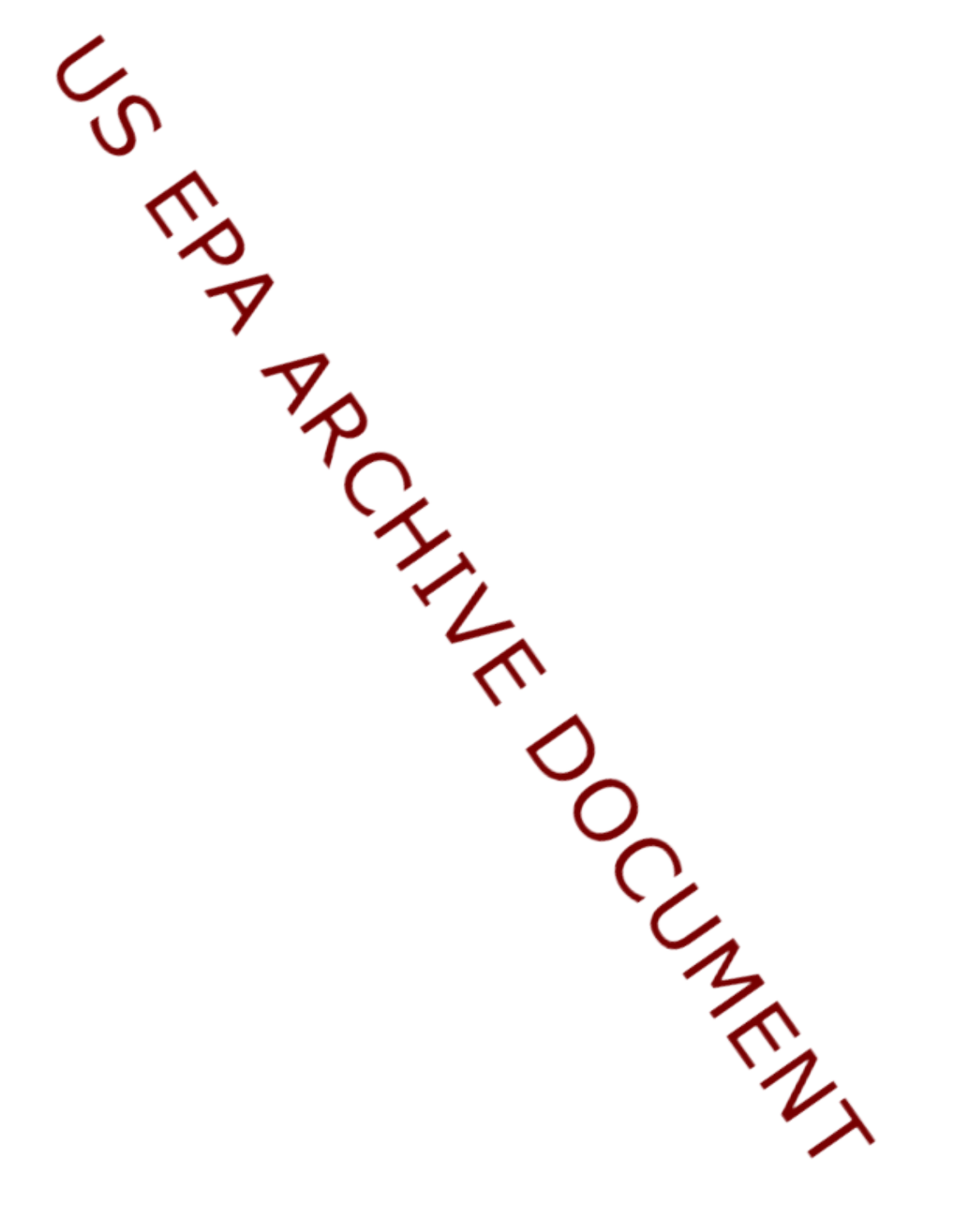## **THE ENVIRONMENTAL TECHNOLOGY VERIFICATION PROGRAM**





**Battelle** The Business of Innovation

# **ETV Joint Verification Statement**

|                                      | <b>TECHNOLOGY TYPE: Mercury Emissions Monitor</b>  |                                                   |
|--------------------------------------|----------------------------------------------------|---------------------------------------------------|
| <b>APPLICATION:</b>                  | <b>Sorbent Trap Monitoring of Flue Gas Mercury</b> |                                                   |
| <b>TECHNOLOGY</b><br><b>NAME:</b>    | HG-324K System                                     |                                                   |
| <b>COMPANY:</b>                      | <b>Environmental Supply Company</b>                |                                                   |
| <b>ADDRESS:</b>                      | 2142 E. Geer Street<br><b>Durham, NC 27704</b>     | PHONE: (919) 956-9688<br>$(919)$ 682-0333<br>FAX: |
| <b>WEB SITE:</b><br>$E\text{-}MAIL:$ | www.environsupply.com<br>esc@environsupply.com     |                                                   |

The U.S. Environmental Protection Agency (EPA) has established the Environmental Technology Verification (ETV) Program to facilitate the deployment of innovative or improved environmental technologies through performance verification and dissemination of information. The goal of the ETV Program is to further environmental protection by accelerating the acceptance and use of improved and cost-effective technologies. ETV seeks to achieve this goal by providing high-quality, peer-reviewed data on technology performance to those involved in the design, distribution, financing, permitting, purchase, and use of environmental technologies. Information and ETV documents are available at www.epa.gov/etv.

ETV works in partnership with recognized standards and testing organizations, with stakeholder groups (consisting of buyers, vendor organizations, and permitters), and with individual technology developers. The program evaluates the performance of innovative technologies by developing test plans that are responsive to the needs of stakeholders, conducting field or laboratory tests (as appropriate), collecting and analyzing data, and preparing peer-reviewed reports. All evaluations are conducted in accordance with rigorous quality assurance (QA) protocols to ensure that data of known and adequate quality are generated and that the results are defensible.

The Advanced Monitoring Systems (AMS) Center, one of six technology areas under ETV, is operated by Battelle in cooperation with EPA's National Exposure Research Laboratory. In collaboration with the Illinois Clean Coal Institute, and with assistance from the Northern Indiana Public Service Company, the AMS Center evaluated the performance of the Environmental Supply Company's HG-324K sorbent-based mercury sampling system for determining mercury in stack gas at a coal-fired power plant. This verification statement provides a summary of the test results.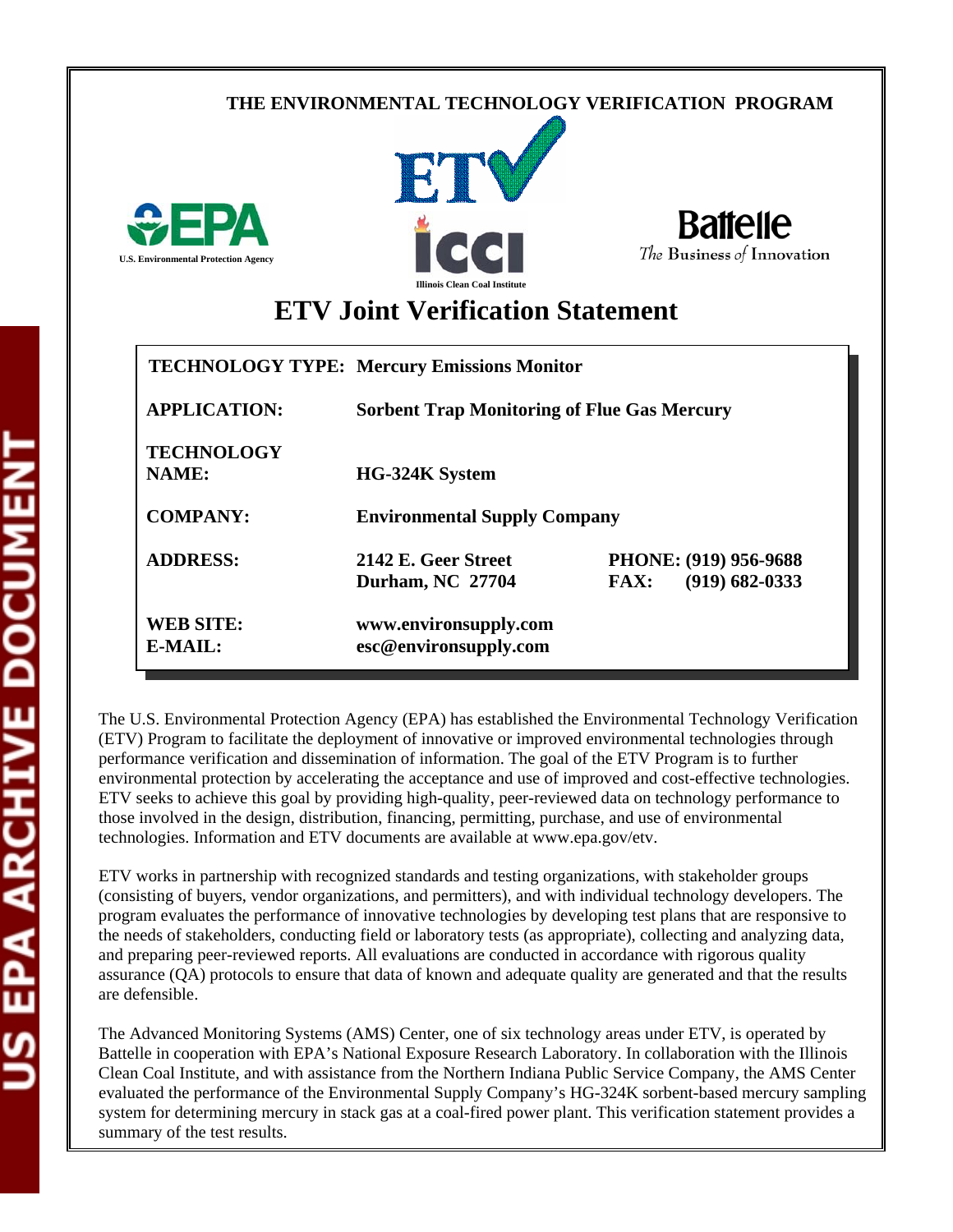#### **VERIFICATION TEST DESCRIPTION**

The performance of the HG-324K was evaluated in terms of relative accuracy (RA), data completeness, and operational factors (ease of use, maintenance and data output needs, power and other consumables use, reliability, and operational costs). RA was determined according to Equation A-10 of Chapter 40 of the Code of Federal Regulations Part 75 (40 CFR Part 75) Appendix A, by comparing HG-324K vapor-phase total mercury ( $Hg_T$ ) results to simultaneous results from American Society for Testing and Materials (ASTM) D 6784-02, the "Ontario Hydro" (OH) method. Data completeness was assessed as the percentage of maximum data return achieved by the HG-324K over its test period. Operational factors were evaluated by means of observations during use and records of needed maintenance, vendor activities, and expendables use.

The HG-324K was verified at Unit 17 of the R.M. Schahfer Generating Station, located near Wheatfield, Indiana, between June 12 and 15, 2006. Unit 17 burns pulverized Illinois sub-bituminous coal and has an electrostatic precipitator and a wet flue gas desulfurization unit. During this period, twelve successive OH method runs, each of 2 hours duration, were conducted on the Unit 17 stack using paired OH trains. Those reference samples were collected and analyzed to determine elemental mercury and oxidized mercury, the sum of which is  $Hg_T$ .

QA oversight of verification testing was provided by Battelle and EPA. Battelle QA staff conducted a technical systems audit, a performance evaluation audit, and a data quality audit of 10% of the test data.

This verification statement, the full report on which it is based, and the test/QA plan for this verification test are all available at www.epa.gov/etv/centers/center1.html.

### **TECHNOLOGY DESCRIPTION**

The following description of the HG-324K is based on information provided by the vendor. The information provided below was not verified in this test.

The HG-324K system was designed to sample mercury emissions from coal-fired sources as specified in Appendix K in 40 CFR Part 75. The system consists of a dual heated probe, knockout and drying impingers to remove moisture, a connecting umbilical, and the HG-324K automated sampler. An integrated sample of vapor phase mercury is captured on two parallel and independent sorbent traps that are placed in the stack on the front of the sampling probe. Stack gas is drawn through each of the traps at a constant flow rate of approximately 500 cubic centimeters per minute. The traps and probe are heated to prevent condensation of moisture from the sample gas. After exiting the probe, the sample gas passes through the knockout and drying impingers to remove moisture and then is drawn into the HG-324K sampler for measurement of the sample volume. The HG-324K provides proportional, integral, derivative flow control of the dual samples; records all temperatures including the stack, probe, and condenser; controls the probe temperature; and measures the dry standard volume of sample gas.

The HG-324K is controlled using an industrial data acquisition and control system with a removable CompactFlash™ memory card for storing data files. The HG-324K may be connected to a plant network through wireless or direct connection to allow program control and remote data access. It comes in a watertight, corrosion proof case with 2-inch hard rubber transport wheels and a retractable extension handle. The outside dimensions are 24-5/8 inches long by 19-1/2 inches wide by 14 inches deep.

The sorbent traps used with the HG-324K were prepared and analyzed for  $Hg_T$  by Frontier Geosciences. Consistent with Appendix K, each trap incorporated a breakthrough section and a pre-spiked section to assess mercury spike recovery.